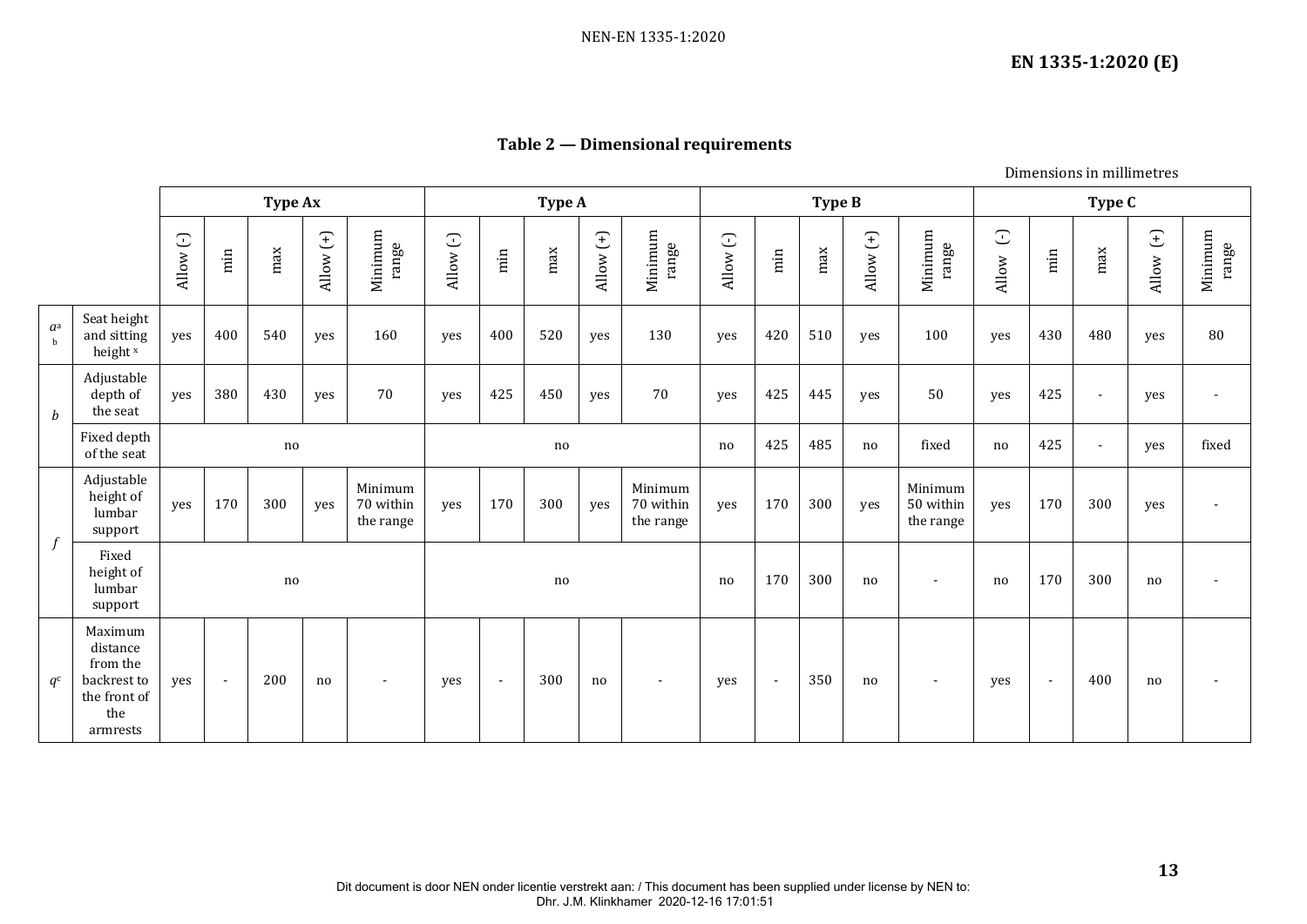## **EN 1335-1:2020 (E)**

|                   |                                                                                 |           |        | Type Ax                    |             |                  | Type A    |        |        |             |                  |           |        | Type B         |             |                          | Type C          |        |                          |             |                  |
|-------------------|---------------------------------------------------------------------------------|-----------|--------|----------------------------|-------------|------------------|-----------|--------|--------|-------------|------------------|-----------|--------|----------------|-------------|--------------------------|-----------------|--------|--------------------------|-------------|------------------|
|                   |                                                                                 | Allow (-) | $\min$ | max                        | Allow $(+)$ | Minimum<br>range | Allow (-) | $\min$ | max    | Allow $(+)$ | Minimum<br>range | Allow (-) | $\min$ | max            | Allow $(+)$ | Minimum<br>range         | $\cup$<br>Allow | $\min$ | max                      | Allow $(+)$ | Minimum<br>range |
| r <sup>d</sup>    | Hip<br>breadth<br>clearance<br>when<br>armrests<br>are in<br>widest<br>position | no        | 480    | $\sim$                     | yes         | $\blacksquare$   | no        | 480    | $\sim$ | yes         | $\sim$           | no        | 460    | $\sim$         | yes         | $\sim$                   | no              | 460    | $\blacksquare$           | yes         | $\blacksquare$   |
| $\mathbb{Z}^{de}$ | Adjustable<br>clear<br>distance<br>between<br>armrest<br>pads                   | yes       | 410    | 510                        | yes         | $\blacksquare$   | yes       | 410    | 510    | yes         | $\sim$           | yes       | 460    | 510            | yes         | $\overline{\phantom{a}}$ | yes             | 460    | 510                      | yes         | $\blacksquare$   |
|                   | Fixed clear<br>distance<br>between<br>$\;{\rm armrest}$<br>pads                 | no        |        |                            |             |                  |           | no     |        |             |                  |           |        | 510            | no          |                          | no              | 460    | $\overline{\phantom{a}}$ | yes         | $\blacksquare$   |
|                   | Height of<br>armrests<br>adjustable                                             | yes       | 200    | 290                        | yes         | 100              | yes       | 200    | 290    | yes         | 100              | yes       | 225    | 250            | yes         | 50                       | yes             | 200    | 250                      | yes         | $\blacksquare$   |
| $\boldsymbol{p}$  | Height of<br>armrests<br>not<br>adjustable                                      |           |        | $\mathop{\rm no}\nolimits$ |             |                  |           |        | no     | 225         | 275              | no        |        | no             | 200         | 250                      | no              |        |                          |             |                  |
| $\boldsymbol{d}$  | Seat pad<br>width                                                               | no        | 400    | $\sim$                     | yes         | $\overline{a}$   | no        | 400    | $\sim$ | yes         | $\blacksquare$   | no        | 400    | $\mathbb{Z}^2$ | yes         | $\sim$                   | no              | 400    | $\blacksquare$           | yes         | $\blacksquare$   |
| $\boldsymbol{c}$  | Seat pad<br>depth                                                               | no        | 380    | $\overline{a}$             | yes         |                  | no        | 380    | $\sim$ | yes         | $\blacksquare$   | no        | 380    | $\blacksquare$ | yes         |                          | no              | 380    | $\sim$                   | yes         | $\sim$           |